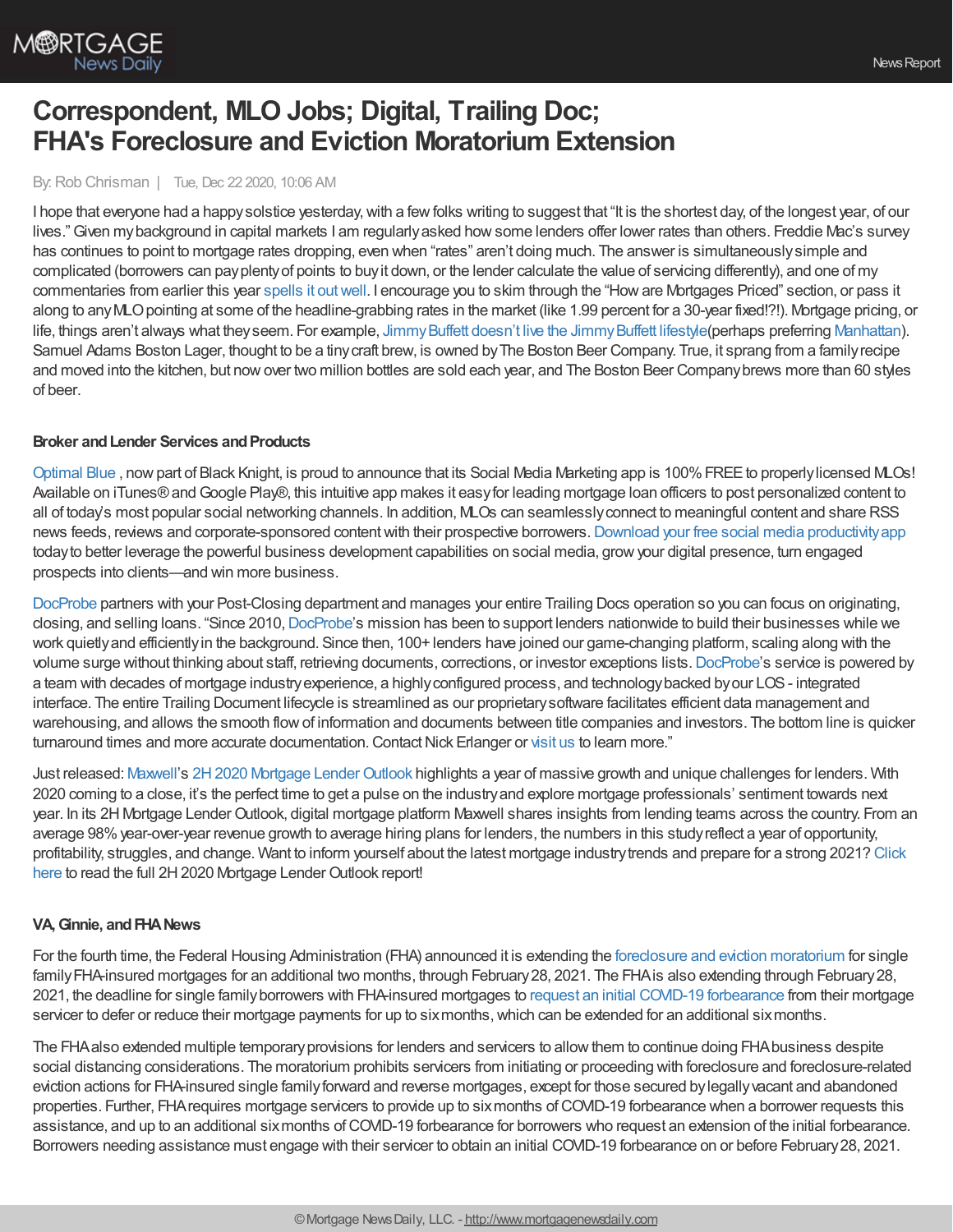

Don't forget that HUD [announced](https://www.hud.gov/program_offices/housing/sfh/FHA_info_messages?) a temporary waiver allowing use of "third-party tools" in lieu of a traditional field review for the appraisal requirement portion of the FHAqualitycontrol (QC) reviews, including the use of automated valuation models (AVMs). This waiver should provide significant cost benefits and time savings to lenders conducting a greater than average number of QC reviews due to borrowers interring into COVID-19-related forbearance shortlyafter closing.

And Ginnie Mae extended Delinquency Threshold Relief through July 2021, extending exceptions made to delinquency thresholds that were implemented earlier this year in response to the COVID-19 pandemic. The exceptions, originallyoutlined in All Participant Memorandum 20- 06 (APM20-06), will now be extended from December 31, 2020, through July 31, 2021 (June 2021 investor reporting). Ginnie Mae will continue to exclude anydelinquencies occurring on or after April 2020, and will provide this exclusion automaticallyto Issuers thatwere compliant with Ginnie Mae's delinquency rate thresholds as of its April 2020 investor accounting report.

Lastly, remember that the U.S. Department of Veterans Affairs (VA) released [details](https://www.federalregister.gov/documents/2020/12/09/2020-26964/loan-guaranty-covid-19-veterans-assistance-partial-claim-payment-program) of its proposed temporary Veterans Assistance Partial Claim Payment program for VAborrowers impacted bythe COVID-19 pandemic. To qualifyfor the proposed partial claim option, borrowers would need to be current or less than 30 days past due as of March 1, 2020, and must first be evaluated for other loss-mitigation options that are alreadyavailable in VA's program, using the partial claim option as a last resort. The proposed partial claim program would bring borrowers' loans current and permit them to resume making their normal monthlypayment amount. After a six-month deferral period, however, the borrower would be required to begin repaying the partial claim amount at a 1% interest rate. The VAPCP would cover up to 15%of the unpaid principal and would permit a repayment period of 10 years.[Comments](https://www.federalregister.gov/documents/2020/12/09/2020-26964/loan-guaranty-covid-19-veterans-assistance-partial-claim-payment-program) are due January8, 2021.

Tim Rood, SitusAMC's head of industry relations, [spoke](https://www.situsamc.com/insights/hill-episode-four) with Dana Wade, FHA Commissioner and Assistant Deputy Secretary of the Department of Housing and Urban Development (HUD), about the work over the last four years to transform FHA through technology modernization, updated rules and regulations, more transparencyin financial reporting and better clarityfor lenders and markets.

## **Capital Markets**

There is little reason to think that the trends of recentweeks won't continue, and economic effects from the latest increase in social mitigation policies are beginning to showup in recent data. Initial claims for unemployment insurance increased to 885,000 for the week ending December 12 and the number of people receiving anyform of unemployment benefit jumped to 20,646,779 for the week ending November 28. Retail sales for November fell more than expected following a 0.1 percent decline in October. Meanwhile US industrial production increased in November although it was still down 5.5 percent over the previous twelve months. Housing starts, which have been a bright spot during the recession, increased 1.2 percent in November with single familystarts up 0.4 percent and multifamilystarts up 4.0 percent. **Low mortgage rates continue tobuoyapplications** and purchase apps were up in the week ending December 11 as were refi apps. (The 30-year fixrate mortgage fell to 2.67 percent, a record low, according to Freddie Mac PrimaryMortgage Market Surveyas of December 17.)

The first in a number of long awaited COVID vaccinations began last Monday following emergency authorization by the FDA, coming at a time when hospitals around the country are running out of capacity and daily deaths are at their highest levels following the Thanksgiving holidayand gatherings. The resurgence of the virus has led to tighter social distancing protocols in the worst hit areas as well as a reluctance of consumers to put themselves in harm's waybypatronizing manyclose contact services. This has resulted in additional layoffs and a spike in new claims for unemployment insurance which hit their highest level since early September. Many of the long-term unemployed are **awaitinganother relief package** as Congress worked through the weekend on a deal.

In terms of rates, remember that the U.S. FOMC (Federal Open Market Committee) meeting last week saw no change to the fed funds rate, but the Committee tied its asset purchases to its dual mandate of maximum employment and price stability. It is likelythat accommodative monetarypolicywill continue throughout all of 2021.

U.S. Treasuries and MBS began the week on a mixed note after a new strain of the coronavirus was reportedly found in the U.K., while domestically, **a new fiscal stimulus agreementwas reachedinWashington.** The day's \$14 billion 20-year Treasurybond reopening was metwith strong demand. Separately, the MBA's latest Forbearance and Call Volume Surveyrevealed that the total number of loans nowin forbearance increased slightlyto 5.49% of servicers' portfolio volume in the prior week as of December 13. According to MBA's estimate, 2.7 million homeowners are currentlyin forbearance plans.

Today's economic calendar kicked off with the third and final look at Q3 GDP (33.4 percent; old news as we're almost done with the 4th quarter) along with the Philadelphia Fed's nonmanufacturing indices for December (a sharp drop). Later this morning brings Redbook same store sales for the week ending December 19, November Existing Home Sales, December Consumer Confidence and Richmond Fed manufacturing and services for December. **The Deskwill conduct three operations**, including two in Class A, totaling up to \$6.9 billion. With two days until Christmas Eve Agency MBS prices are unchanged from Monday night and the 10-year yielding .93 after closing yesterday at 0.94 percent after President Trump has signed the stimulus bill.